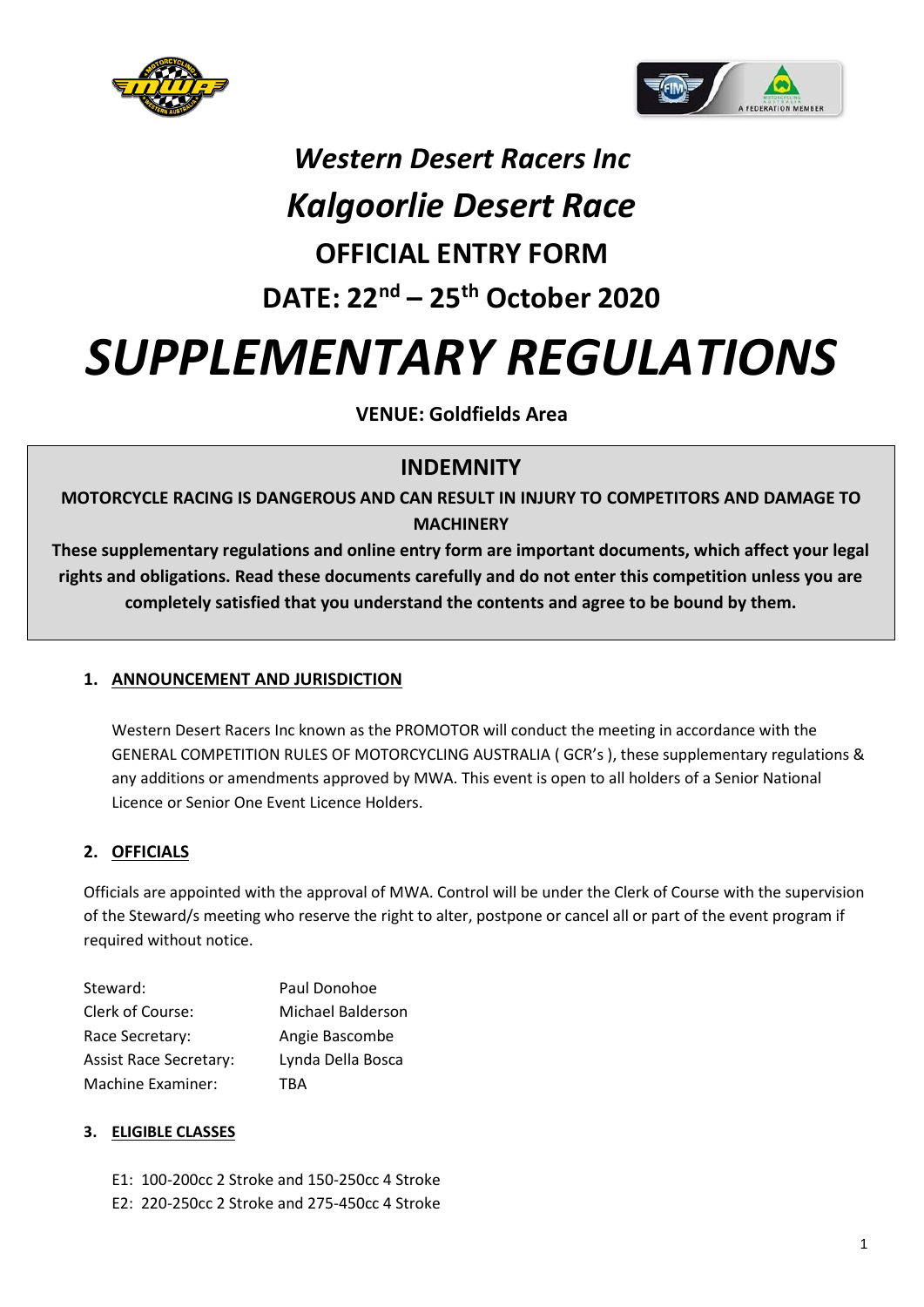



E3: 290-500cc 2 Stroke and 475-650cc 4 Stroke Quads: All Powers Veterans 35 Yrs. Plus: All Powers Masters 45 Yrs. Plus: All Powers Women: All Powers **Classes may be combined or cancelled according to entries received.** 

#### **4. MINIMUM/MAXIMUM RIDER NUMBERS**

The minimum number of riders to constitute a class is **5 riders Entries across all classes are capped at 150 riders, additional entries may be accepted on a waiting list basis.**

#### **5. ENTRY FEES AND CONDITIONS**

- **A. CLOSING DATES FOR ENTRIES** Entries will officially close 15th October 2020
- **B. Late entries may be accepted if grid places are available up until the 21st October 2020 but will incur a late fee of \$50.00.**

#### **C. ENTRY FEES**

Entry Fees \$350.00 per rider INCLUDING transponder hire and 2 Pit Passes. (Extra Pit Passes can be purchased @ \$20.00 per person.)

#### **D. ONE EVENT LICENCES**

Riders who require a ONE Event Licence Extra \$75.00 will need to purchase one via Ridernet Extra machines will be allowed but the machine must go through machine examination in the time specified.

#### **ONE EVENT MEMBERSHIP WILL BE AVAILABLE FOR THIS EVENT @ \$20.00**

**Cancellation: Will only be accepted up to 72 Hours before the event anything after will not be accepted. Cancellations will attract a \$30.00 administration cancellation fee. A medical certificate must be supplied to the Race Secretary to obtain a refund.** 

Enter via link on Kalgoorlie Desert Race Facebook page <https://www.facebook.com/KalgoorlieDesertRace/>

#### **6. MACHINE EXAMINATION**

Pits will open at 3 pm 22<sup>nd</sup> October 2020 location of machine examination to be advised in final instructions. Machine Examination from 4 pm to 7 pm 22<sup>nd</sup> October 2020

Machine Examining will take place in the designated area of the pits

All competitors must present themselves with their full riding gear and 2ltr water container for inspection. Any machine not presented with all of the above will not be accepted until all is provided for examination.

ALL MACHINES MUST CONFORM AND MUST BE IN GOOD RIDING CONDITION

\*\*Please note Tear Offs and Helmet Cameras are prohibited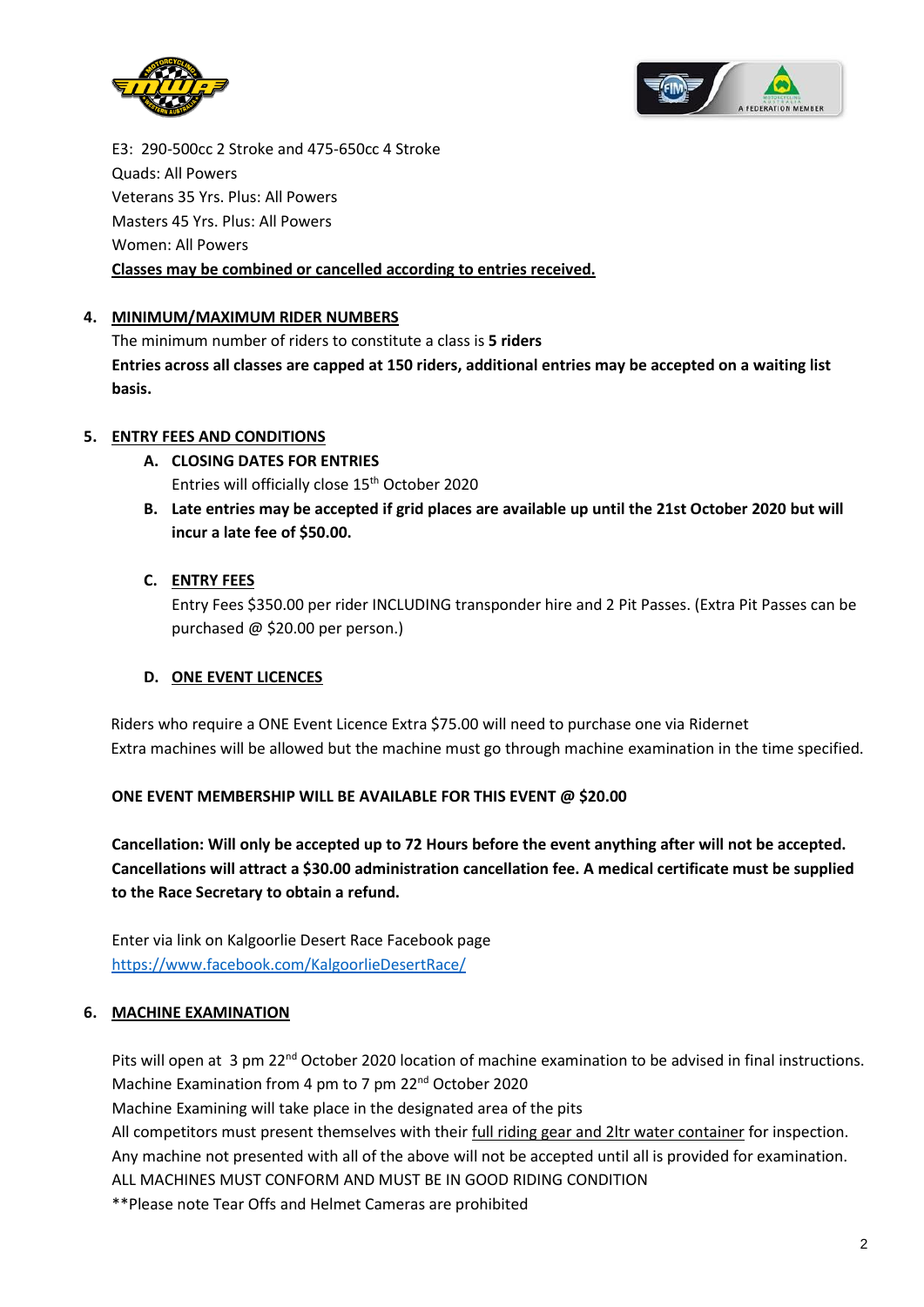



#### **7. RIDER NUMBERS**

- **A.** Number 1 to 10 are reserved for the top ten outright placings from 2019.
- **B.** Those riders with a current Motorcycling Western Australia Enduro number will be given first preference taking into account above reserved numbers. Riders who also hold a current Motorcycling Western Australia Motocross number will be given the next preference.
- **C.** Riders who are competing on a one event licence can provide a number in their registration, but the promotor reserves the right to re-allocate a number should this conflict with other entries in the event. With these numbers allocated by the first entry request.

#### **8. TIMING AND SCORING**

- **A.** Timing and scoring will be carried out by a Kalgoorlie Desert Race timing team
- **B.** Race and class winners will be determined by the overall time to complete the event.
- **C.** DNF riders will be a given a time for the lap of the slowest rider's time plus 30 minutes.

#### **9. NOISE TESTING**

Machines may be subjected to noise testing at any time during this event. Please ensure your machine has a properly packed muffler and all after-market exhausts meet the maximum noise levels of 114db.

#### **10. RACE CONDITIONS**

The promoters reserve the right to postpone, cancel or change the program if necessary, with MWA approval prior to the meeting or with permission from the Steward of the day of the meeting. Control will be under the Clerk Of Course with supervision of the Steward.

#### **A. RIDERS MEETING/ BRIEF**

A riders meeting will be held at time to be advised in final instructions time schedule SHARP at the Start Area of The Event on MT Vetters Station, (directions will be supplied upon entry) All riders must attend.

#### **B. REFUELLING**

Refuelling may only be carried out in the designated areas, there will also be a refuelling area at the halfway point (approx. 70 km mark) riders are responsible for getting their own fuel and crew to the refuelling point, directions will be provided to travel to the refuelling point. If there is any rider who needs their fuel carted to the fuel stop the CLUB will have cartage available.

#### **C. PRACTICE/RECON**

There will be a RECON from time to be advised in the final instructions for REGISTERED VEHICLES ONLY (not a motorcycle), there WILL BE NO Practice of the course at the request of the Landowner.

#### **D. START/FINISH**

Start will be by lights

The operation of the lights will be explained at the rider's brief.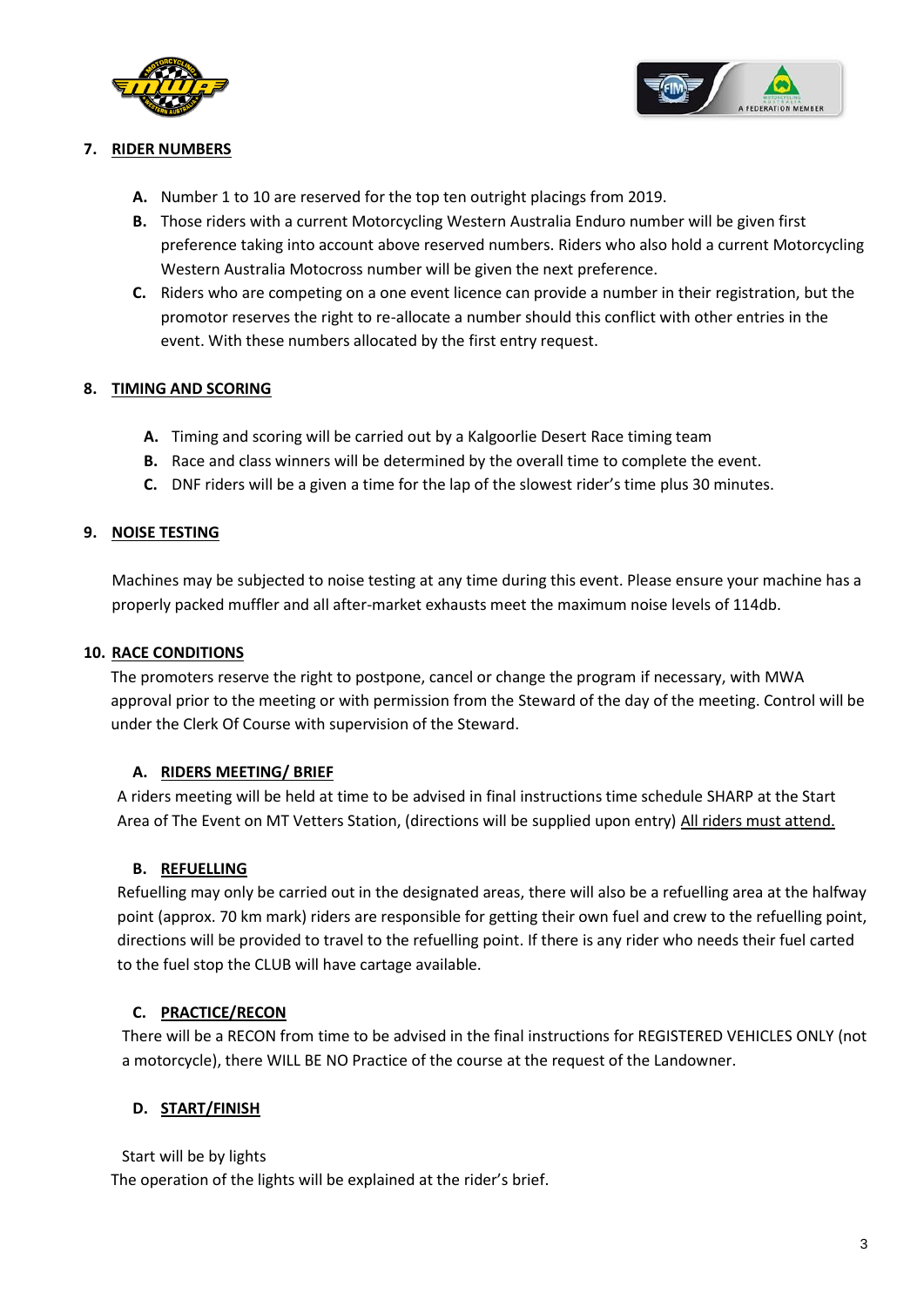



Dead motors in the starting area.

The TOP 10 Outright Finishers from 2019 will start prologue First (including Quads).

Following the top 10 will be in Class order lowest bike number to highest bike number. (Class order will he sent in final instructions)

Quads leaving last. Only authorised officials will be permitted on the start line.

Starting order for Race 1 is from prologue results, Races 2 & 3 will be in finishing order of previous race. Any riders who DNF or DNS that wish to start in races will be rear of field by rider number lowest to highest.

The chequered flag is displayed to signal the race is finished.

#### **11. COMPETITORS MUST CARRY**

Each competitor must carry a basic toolkit and a minimum of 2 Litres of water.

#### **12. TRACK DESCRIPTION**

Prologue course is a shorten section of the main racecourse with distance to be confirmed at the riders briefing prior to commencement of prologue.

Track consists of station track and roads from sand, to hard pack and rocky sections.

Track length is approximately 125 km's in length with a re-fuelling point at the halfway point.

#### **13. CHANGE OF MACHINE**

A change of machine is permitted only with the permission of the Clerk Of Course on the condition that **written** notification must be in the hands of the Clerk of Course at least 10 minutes prior to the race in which the substitution is to be made and further, that the replacement machine must have been correctly entered, examined and passed at machine examination. Machine change must be of the same capacity.

#### **14. PROTESTS**

All protests shall be in writing and accompanied by a fee of \$100.00 and presented to the Clerk Of Course no later than 30mins after the race is deemed finished.

#### **15. AWARDS**

**Total Prize Money will be \$5000.00. 1 st Outright \$1000.00, 1 ST \$250.00, 2ND \$150.00, 3RD \$100.00 ALL CLASSES (Subject to entry numbers)** 

#### **16. EMERGENCY AND RECOVERY PROCEDURES**

- **A.** The competitors are to move their bike off the track if possible. Under no circumstances are competitors to move from their reported position without prior approval of Race Control. Competitors must remain with their bike as help has been despatched
- **B.** Endeavour to remove bike from track if safe to do so.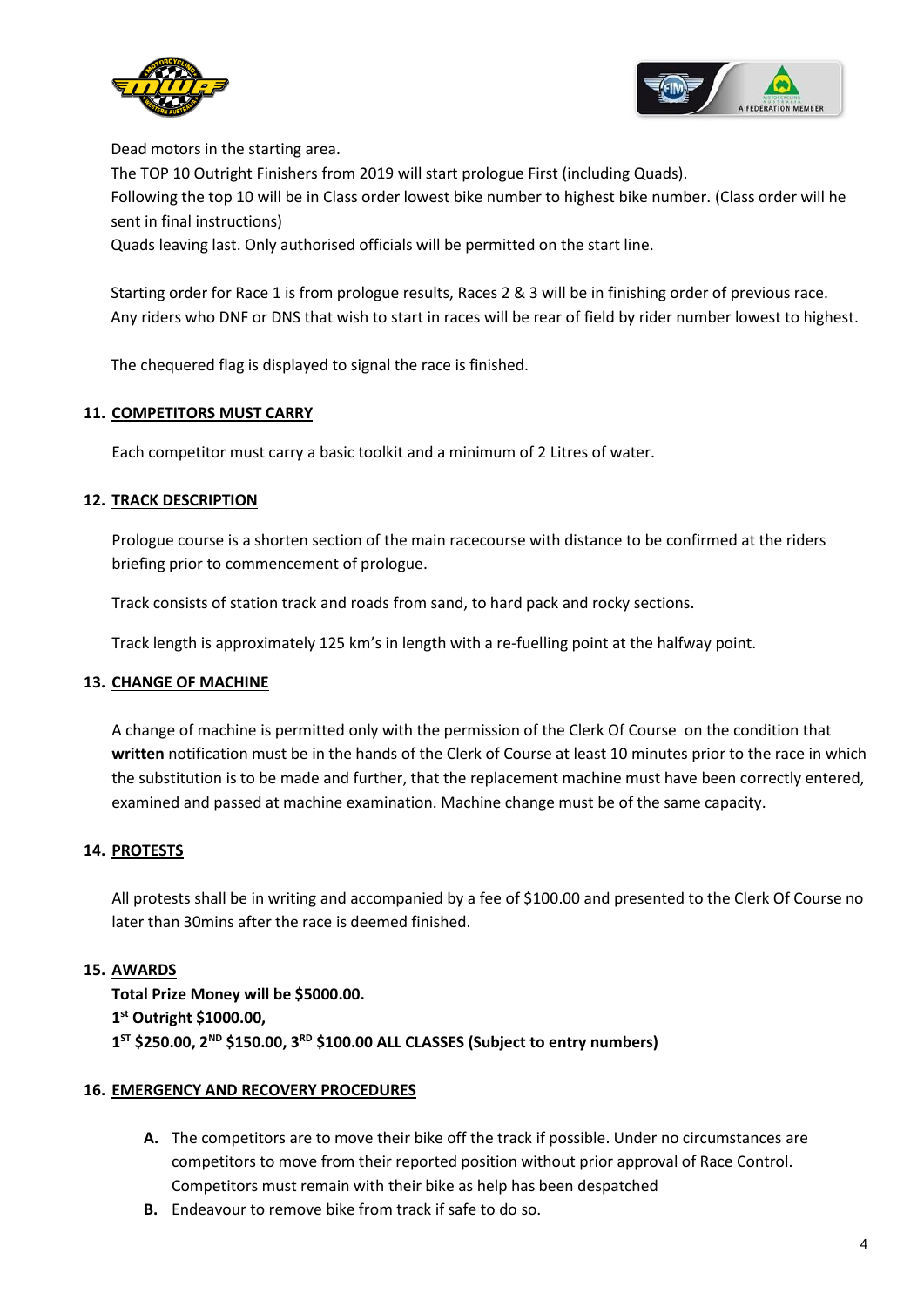



- **C.** Have following competitors report injury/break down to next SOS Point.
- **D.** Ensure you are immediately visible to Track Sweeps/Recovery Teams.
- **E.** Stay with bike and be picked up by Track Sweeps/Recovery Teams.
- **F.** Removal of bikes from the racetrack or its immediate surrounds will be carried out by official vehicles only, unless authorised by the Clerk of Course. The Clerk of Course reserves the right to refuse this permission on the grounds of safety.
- **G.** All riders will be required to carry a SOS/OK sign that will be provided in your race pack.

#### **17. FIRST AID**

Ambulance personnel will be in attendance.

It is a condition of entry that First Aid **MUST** be accepted wherever deemed necessary by the attending first aid personnel. The Steward of the day has the right to refuse further racing of a rider if medial assessment is refused.

#### **A. INJURIES**

Riders transported to hospital for treatment must obtain a medical clearance which is to be produced on demand at the next race meeting.

#### **B. AMBULANCE COVER**

All riders are reminded that ambulance cover is compulsory as a condition of your licence. Cover must be maintained for the duration of your licence.

#### **18. RIDERS UNDER 18 YEARS OF AGE**

Riders under the age of 18 who intend to participate must be accompanied by a parent or guardian

#### **19. NO HASSLE POLICY**

Any rider or entrant or person associated with the rider or entrant shall conduct themselves in an orderly manner. A rider shall be responsible for his own conduct and that of any person with whom he is associated. Anyone who abuses or threatens personally or physically any official or any other person present at the event shall lie deemed to be in Breach of this rule.

The Clerk of Course or Steward for a breach of this rule may impose **PENALTIES** on the day of this meeting i.e.:

\*Reprimand or warning.

\*Fine.

\*Expulsion from the meeting.

#### **20. RIGHTS TO USE IMAGE/S**

It is a condition of entry that consent is given by the rider/entrant and/or parent/guardian for all the photographs and electronic images (including moving images) that may be taken during the event by or on the behalf of the promoter or with the permission of the promoter. All images are the property of the promoter and will only be used for the purposes of promotional or other purposes without consent being required.